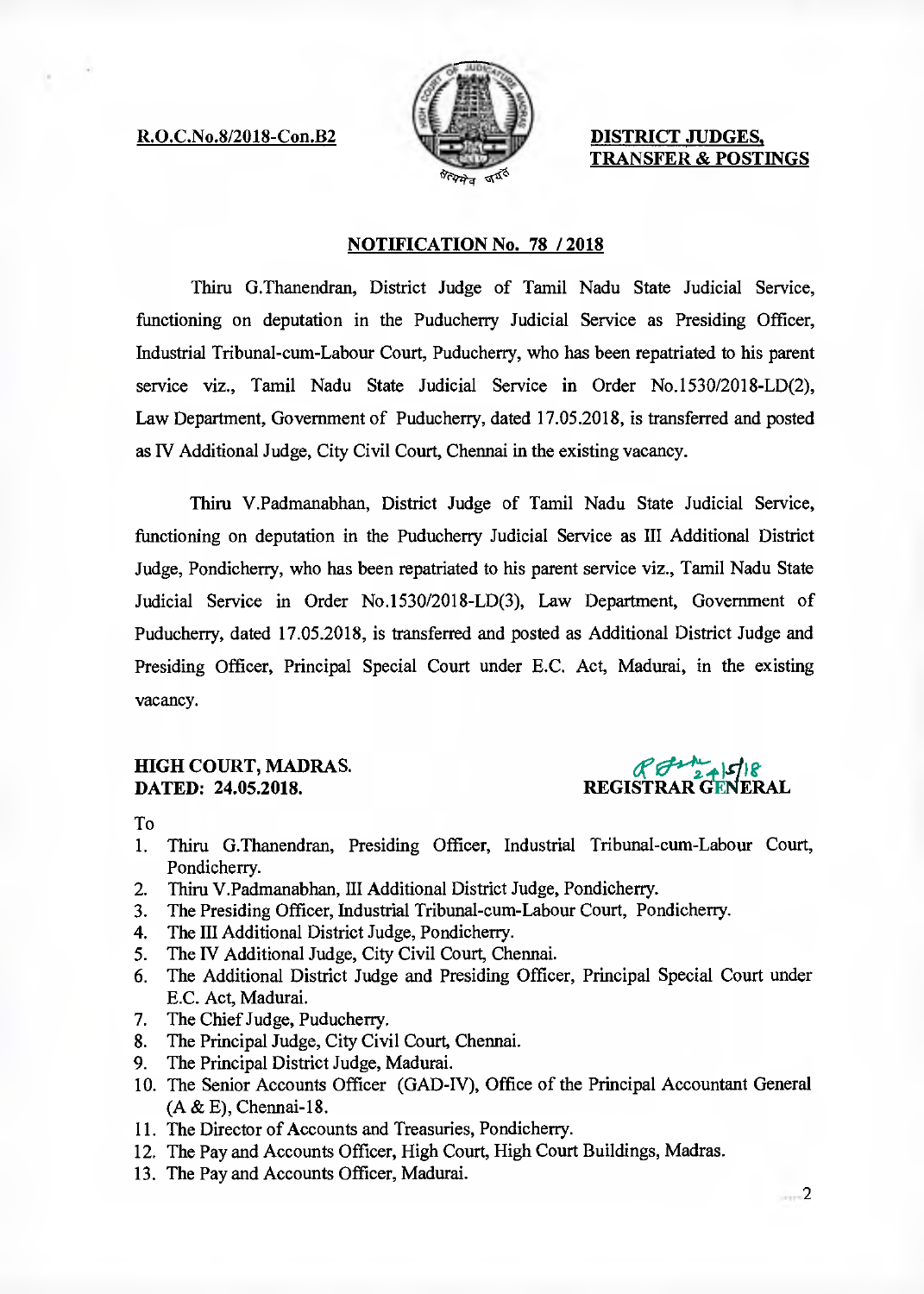## Cony to:

- 1. The Chief Secretary to Government, Secretariat, Chennai-9.<br>2. The Secretary to Government. Home / Public / Labour and
- 2. The Secretary to Government, Home / Public / Labour and Employment / Revenue / Law/ Commercial Taxes Department, Secretariat,Chennai-9.
- 3. The Secretary to His Excellency The Governor, Raj Bhavan, Chennai-22.<br>4. The Secretary to the Hon'ble Chief Minister, Secretariat, Chennai-9
- 4. The Secretary to the Hon'ble Chief Minister, Secretariat, Chennai-9.<br>5. The Secretary to Her Excellency The Lieutenant-Governor, Pondich
- 5. The Secretary to Her Excellency The Lieutenant-Governor, Pondicherry.<br>6. The Chief Secretary to the Government. Government of Puducherry. Pon
- 6. The Chief Secretary to the Government, Government of Puducherry, Pondicherry.<br>
7. The Secretary to Government. Law Department. Government of Puduch
- The Secretary to Government, Law Department, Government of Puducherry, Pondicherry
- 8. The Registrar (IT-cum-Statistics), High Court, Madras.
- 9. The Registrar (Judicial), High Court, Madras.
- 10. The Registrar (Vigilance), High Court, Madras. (12 copies)
- 11. The Registrar (Management), High Court, Madras.
- 12. The Registrar (Special Cell), High Court, Madras.
- 13. The Registrar-cum-Private Secretary to the Hon'ble The Chief Justice, High Court, Madras.
- 14. The Registrar (District Judiciary), High Court, Madras.
- 15. The Additional Registrar-I (Vigilance), High Court, Madras.
- 16. The Registrar (Administration), High Court, Madras.
- 17. The Registrar -cum-Special Officer (Liaisoning), High Court, Madras,
- 18. The Registrar (Recruitment), High Court, Madras.
- 19. The Official Assignee, High Court, Madras.
- 20. The Additional Registrar General, Madurai Bench of Madras High Court, Madurai.
- 21. The Additional Registrar-II (Vigilance), Madurai Bench of Madras High Court, Madurai.
- 22. The Registrar (Judicial), Madurai Bench of Madras High Court, Madurai.
- 23. The Registrar (Administration), Madurai Bench of Madras High Court, Madurai.
- 24. The Additional Registrar (IT & Statistics), Madurai Bench of Madras High Court, Madurai.
- 25. The Director, Tamil Nadu State Judicial Academy, No.30 (95), P.S.K.R.Salai (Greenways Road), R.A.Puram, Chennai-28.
- 26. The Deputy Director, Tamil Nadu State Judicial Academy, Regional Centres, Coimbatore.
- 27. The Deputy Director, Tamil Nadu State Judicial Academy, Regional Centres, Madurai.
- 28. The Secretary, Tamil Nadu Judicial Officers Association, Chennai.
- 29. The Chief Accounts Officer, High Court, Madras.
- 30. The Assistant Registrar, Admn.I / Admn.II / Admn.IV / Per.Admn. / A.S. / Rules / Computer / Pondicherry, High Court, Madras.
- 31. The Court Managers I / II, High Court, Madras.
- 32. The Section Officer, 'C' / Computer / 'Cl' / 'D' / 'F' / 'G' / Budget / 'B5' / Library! Stationery / Legal Cell / Computer (Server Room), High Court, Madras.
- 33. The Section Officer, "B" Section, Madurai Bench of Madras High Court, Madurai.
- 34. The Technical Director, NIC, High Court, Madras.
- 35. The Record Keeper, A.D. Records, High Court, Madras. + Spare 5.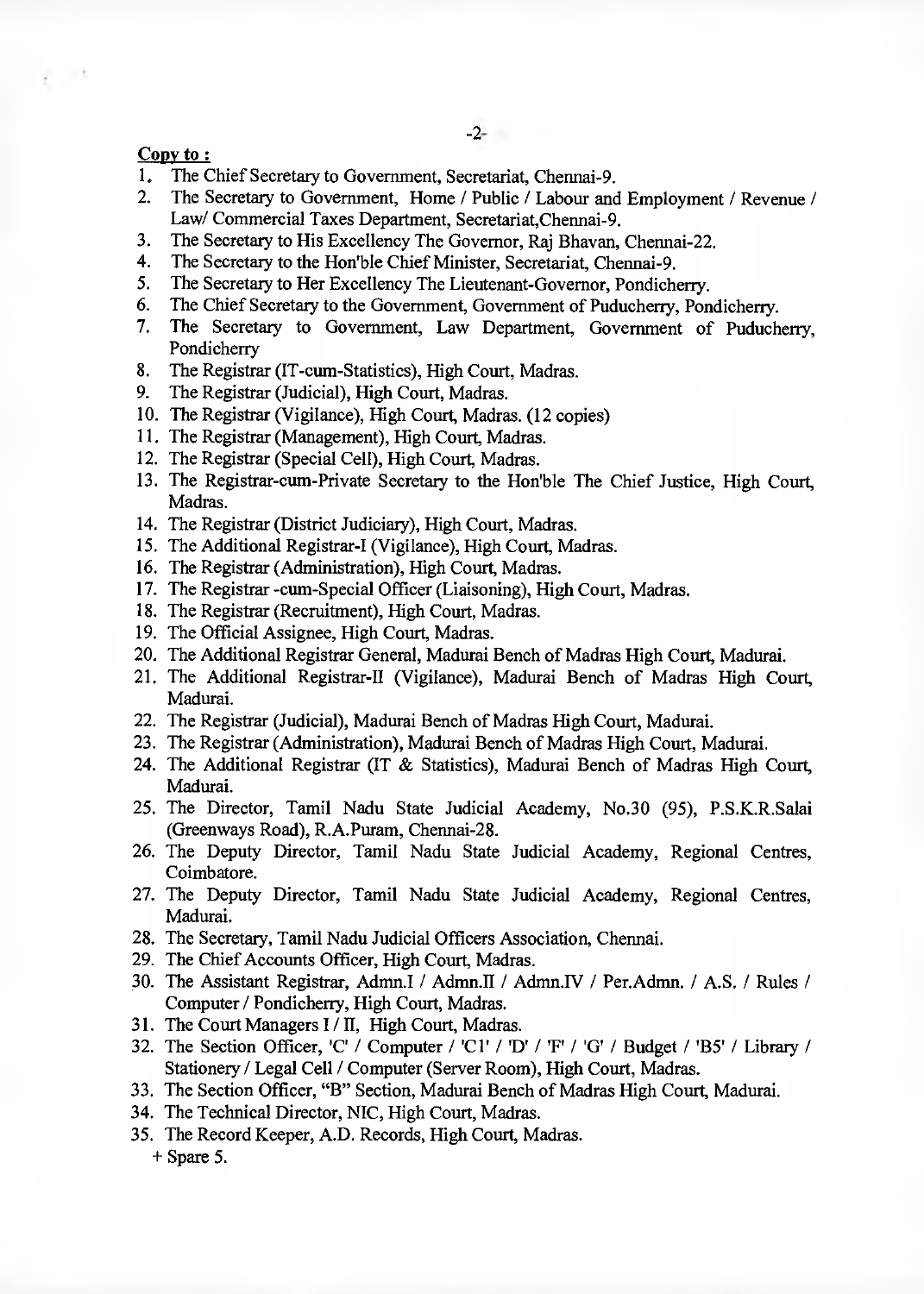## R.O.C.No.8/2018-Con.132



Sub: Courts and Judges — District Judges — Transfer and Postings - Notification issued - Joining instructions — issued.

Ref: High Court's Notification No. 78 / 2018, dated *:*24 .05.2018.

Thin G.Thanendran, District Judge of Tamil Nadu State Judicial Service, functioning on deputation in the Puducherry Judicial Service as Presiding Officer, Industrial Tribunal-cum-Labour Court, Pondicherry, who has been repatriated to his parent service viz., Tamil Nadu State Judicial Service and posted as IV Additional Judge, City Civil Court, Chennai, vide High Court's Notification cited above, is required to hand over charge of his post to the Judge, Family Court, Pondicherry, immediately and take charge of his new post, within the joining time as prescribed under relevant Rules.

Thin V.Padmanabhan, District Judge of Tamil Nadu State Judicial Service, functioning on deputation in the Puducherry Judicial Service as III Additional District Judge, Pondicherry, who has been repatriated to his parent service viz., Tamil Nadu State Judicial Service and posted as Additional District Judge & Presiding Officer, Principal Special Court under E.C. Act, Madurai, vide High Court's Notification cited above, is required to hand over charge of his post to the II Additional District Judge, Pondicherry, immediately and take charge of his new post, within the joining time as prescribed under relevant Rules.

The Judge, Family Court, Pondicherry, is required to hold full additional charge of the post of Presiding Officer, Industrial Tribunal-cum-Labour Court, Pondicherry, until further orders.

The II Additional District Judge, Pondicherry, is required to hold full additional charge of the post of III Additional District Judge, Pondicherry, until further orders.